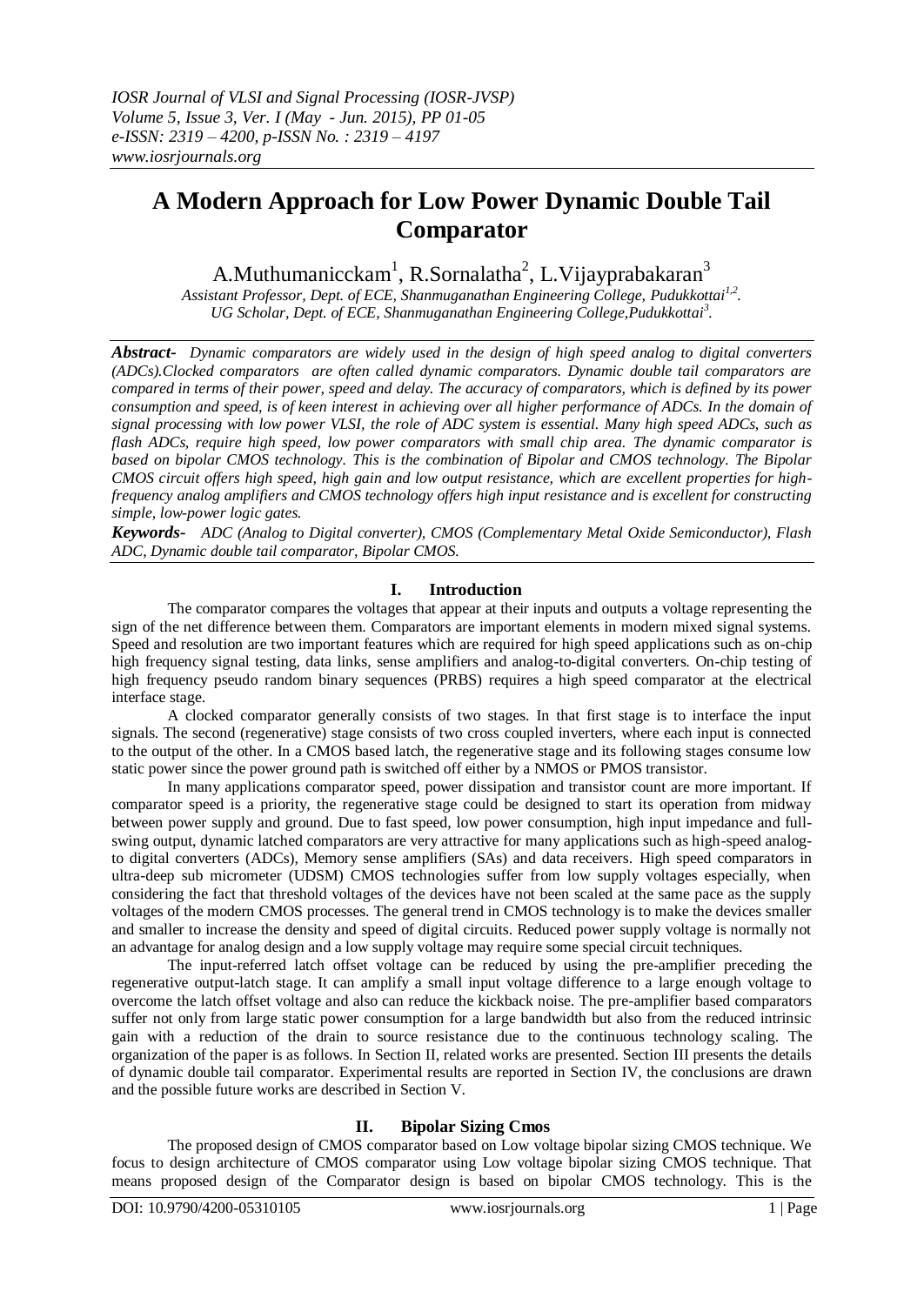combination of Bipolar and CMOS technology. The Bipolar CMOS circuit offers high speed, high gain, and low output resistance, which are excellent properties for high-frequency analog amplifiers, and CMOS technology offers high input resistance and is excellent for constructing simple, low-power logic gates. Two voltage/Sources are applied to the designed architecture that compares both inputs and result is the higher source as output. Finally our proposed system provides the reduced delay time and results in low power consumption.

## **III. CMOS Comparator**

CMOS circuits are constructed in such a way that, all PMOS transistors must have either an input from the voltage source or from another PMOS transistor. Similarly, all NMOS transistors must have either an input from ground or from another NMOS transistor. The composition of a PMOS transistor creates low resistance between its source and drain contacts when a low gate voltage is applied and high resistance when a high gate voltage is applied. The input to the A/D converter is a voltage, A/D converters may be designed for voltages from 0 to 10v, from -5 to +5v, etc., but they almost always take a voltage input. In any event, the input is an analog voltage signal for most cases. The output of the A/D converter is a binary signal, and that binary signal encodes the analog input voltage. So, the output is some sort of digital number. A comparator can be used as a simple one-bit A/D converter.



**Figure 1:** Simple diagram of comparator



**Figure 2:** A low power CMOS comparator

A CMOS double tail dynamic comparator was designed from the figure 2. CMOS is a methodology for constructing [integrated circuits.](http://en.wikipedia.org/wiki/Integrated_circuit) CMOS technology is used in [microprocessors,](http://en.wikipedia.org/wiki/Microprocessor) [microcontrollers,](http://en.wikipedia.org/wiki/Microcontroller) [static](http://en.wikipedia.org/wiki/Static_random-access_memory)  [RAM,](http://en.wikipedia.org/wiki/Static_random-access_memory) and other [digital logic](http://en.wikipedia.org/wiki/Digital_logic) circuits. CMOS technology is also used for several analog circuits such as [image](http://en.wikipedia.org/wiki/Image_sensor)  [sensors](http://en.wikipedia.org/wiki/Image_sensor) [\(CMOS sensor\)](http://en.wikipedia.org/wiki/CMOS_sensor), [data converters,](http://en.wikipedia.org/wiki/Data_conversion) and highly integrated [transceivers](http://en.wikipedia.org/wiki/Transceiver) for many types of communication.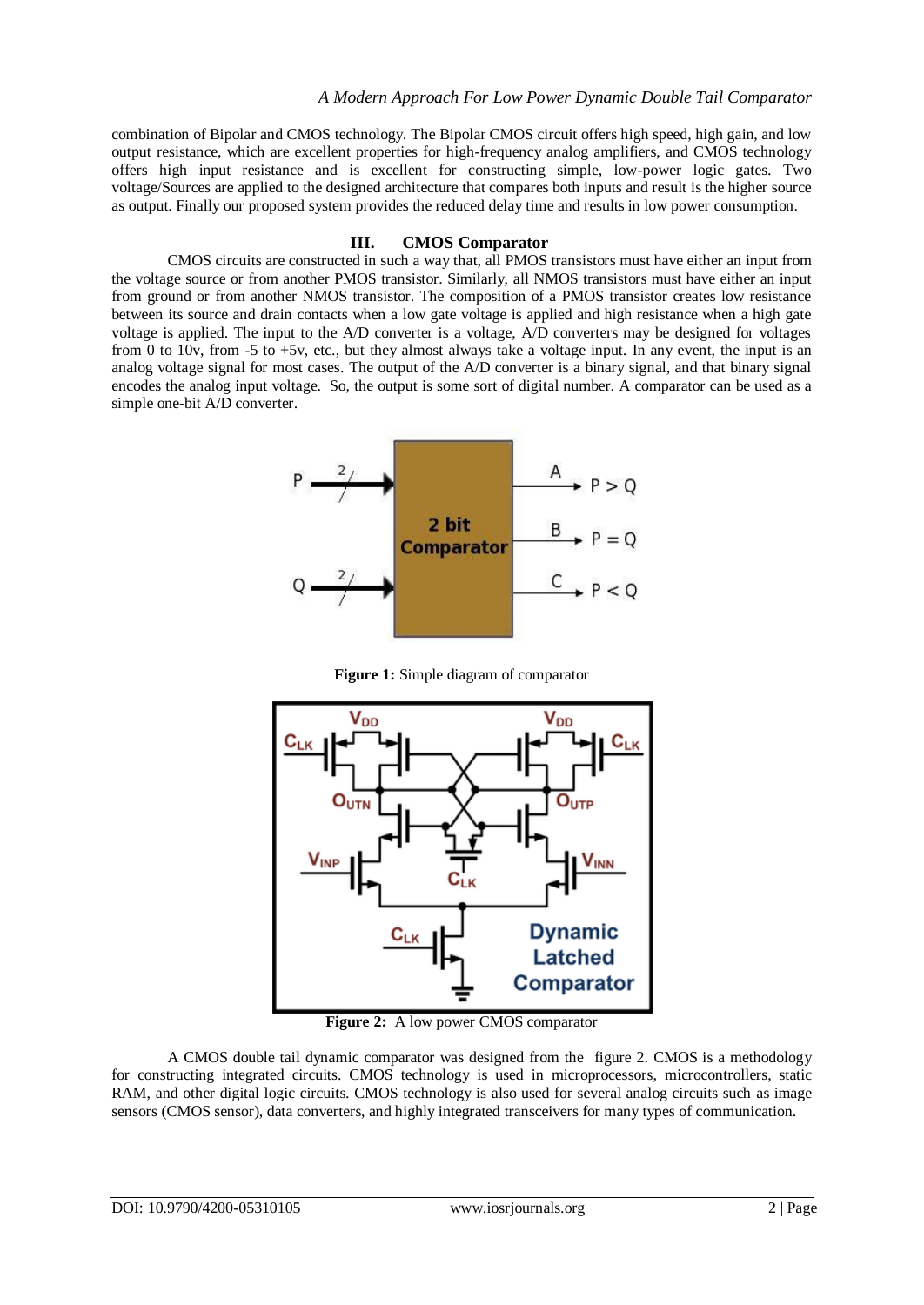

**Figure 3:** schematic diagram of dynamic comparator

The operation of the comparator is as follows. During the reset phase when  $CLK = 0$  and M tail is off, reset transistors (M7– M8) pull both output nodes Out n and Out p to VDD to define a start condition and to have a valid logical level during reset. After when CLK = VDD, transistors M7 and M8 are off, and M tail is on. Output voltages (Out p, Out n), which had been pre- charged to VDD, start to discharge with different discharging rates depending on the corresponding input voltage (INN/INP). Assuming the case where VINP > VINN, Out p discharges faster than Out n, hence when Out p (discharged by transistor *M*2 drain current), falls down to VDD–|Vthp| before Out n (discharged by transistor *M*1 drain current), the corresponding PMOS transistor (*M*5) will turn on initiating the latch regeneration caused by back-to-back inverters and M4, M6). Thus, Out n pulls to VDD and Out p discharges to ground. If VINP < VINN, the circuits works vice versa.



**Figure 4:** Transient simulation of dynamic comparator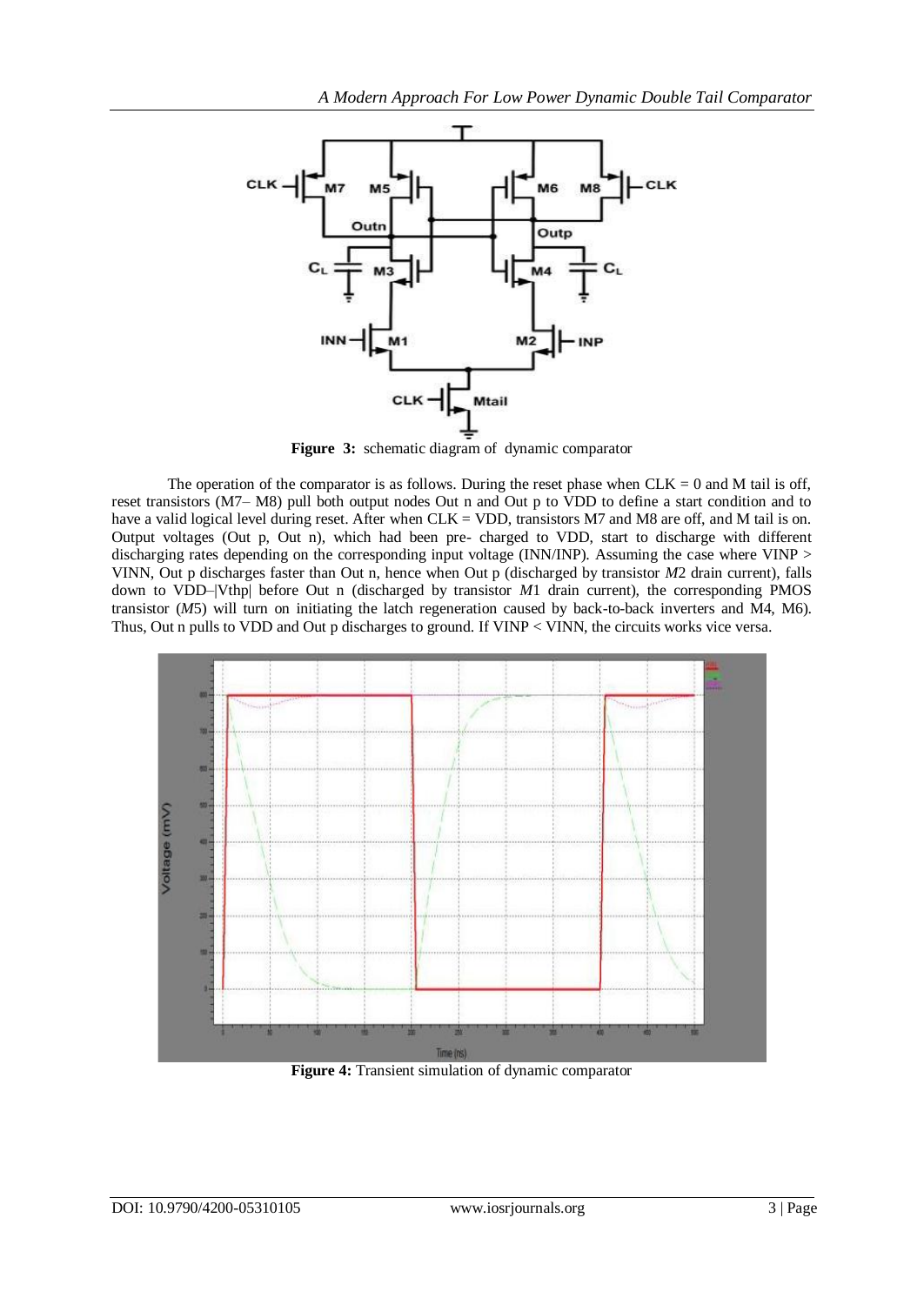

*A Modern Approach For Low Power Dynamic Double Tail Comparator*

**Figure 5:** schematic diagram of dynamic double tail comparator



**Figure 6:** Comparator Result



**Figure 7:** Power measurement